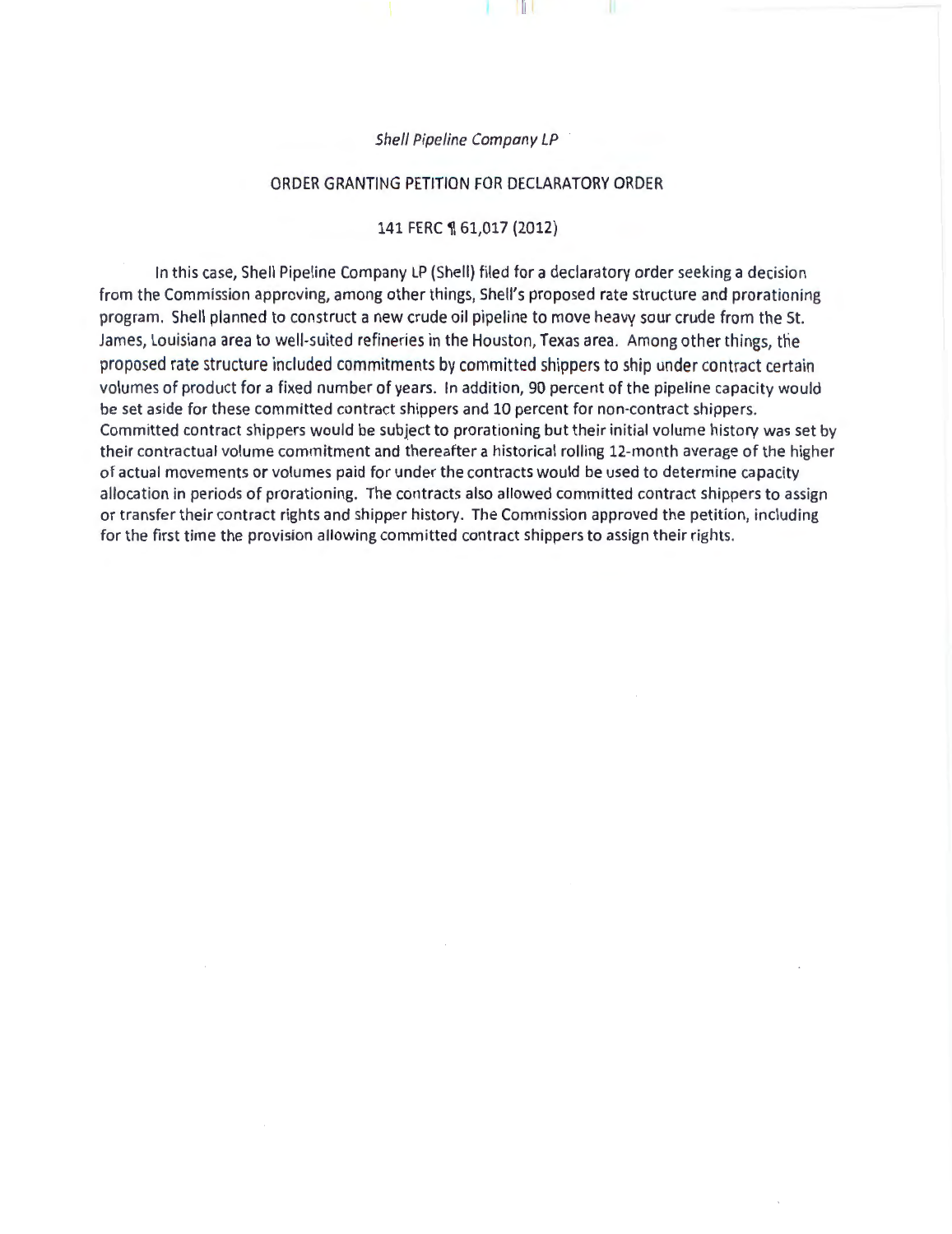### 141 FERC ¶ 61,017 UNITED STATES OF AMERICA FEDERAL ENERGY REGULATORY COMMISSION

Before Commissioners: Jon Wellinghoff, Chairman; Philip D. Moeller, John R. Norris, Cheryl A. LaFleur, and Tony T. Clark.

Shell Pipeline Company LP Docket No. OR12-23-000

# ORDER GRANTING PETITION FOR DECLARATORY ORDER

(Issued October 5, 2012)

1. This order grants Shell Pipeline Company LP's (Shell) petition for declaratory order requesting that the Commission approve Shell's proposed rate and service structure for shippers for proposed transportation service on a new pipeline project, known as the Westward Ho project, to be constructed between St. James, Louisiana and Houston, Texas.

### **Background**

2. Shell states that the Gulf Coast of Louisiana is the major landing point for U.S domestic crude production as well as foreign crude imports, and that Texas and Louisiana are also home to almost 50 percent of U.S. refining capacity. Shell explains that the supply/demand dynamics in the U.S. Gulf of Mexico are changing, and more domestic sour production is expected to land in Louisiana while the refineries best suited to use that crude are located further to the west. Shell also notes that large new supplies of offshore Gulf of Mexico production is expected to arrive from new deep water projects and other sources starting in 2015. Shell states that the crude types being produced by these sources are typically heavier and more "sour" crudes relative to crudes produced onshore in Texas, and refineries in the Houston area tend to prefer heavier, more "sour" crudes.<sup>1</sup> As a result, Shell has received strong shipper support for a pipeline system that would provide expanded access to Houston and nearby refining markets for Gulf and imported crude types.

<sup>&</sup>lt;sup>1</sup> Crude oil is considered "sweet" if it contains less than 0.5 percent sulfur. In comparison, "sour" crude oil contains impurity sulfur levels larger than 0.5 percent.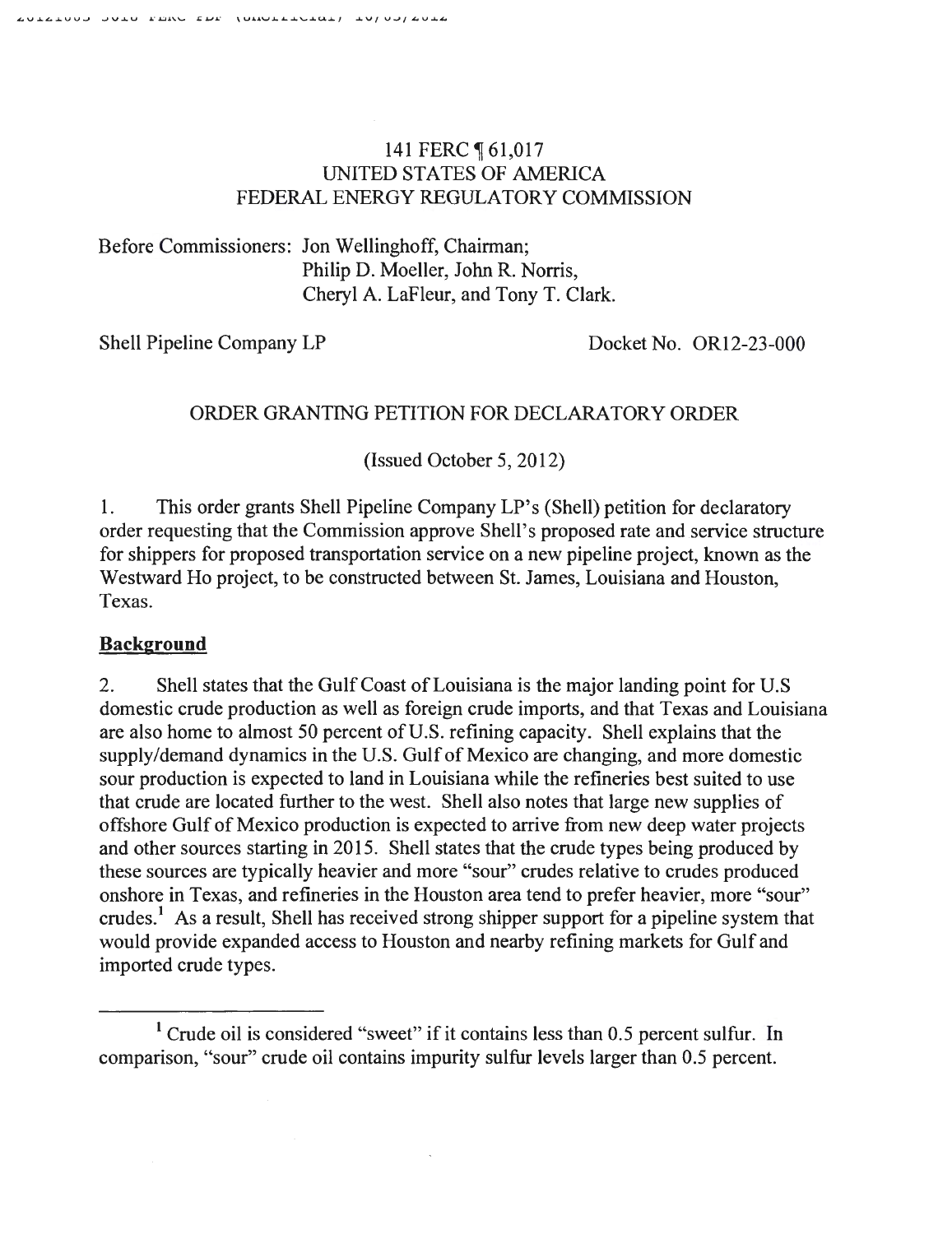Docket No. OR12-23-000 - 2 -

- - ---- -- \_. ...,. \_..., \_\_ ..,,..\_ ,..\_..\_ **,...., ...... \_""-.\_"""-...\_.•11..4...&-J** VJ V..JfJ:...V•~

3. Shell proposes to construct a new pipeline system, known as the Westward Ho project, from St. James, Louisiana to the Houston and Nederland, Texas markets, capable of transporting up to 900,000 barrels per day (bpd), with a projected in-service date in the third quarter of 2015. Shell states that the Westward Ho project would provide Gulf Coast producers expanded access to Houston refineries and would provide an outlet to more than 4 million bpd of refining capacity in the Houston, Port Arthur, and Lake Charles markets. Shell states that the Westward Ho project would also complement the new storage and logistics infrastructure that is currently being built in the St. James and Clovelly, Louisiana areas.

4. Shell states that in 2011 it held a non-binding open season for the Westward Ho project, and the results reflected substantial shipper interest. Since the Westward Ho project is expected to cost in excess of \$1 billion and Shell cannot undertake a project of this magnitude without first acquiring binding shipper commitments to support the investment, Shell commenced a binding open season on April 2, 2012, with terms posted on its website. The open season terms were amended as of May 23, 2012, based on further shipper input and discussions of the shippers' commercial requirements. On May 31, 2012, based on additional shipper feedback, Shell provided a further clarification regarding how contract rates would be determined and extended the open season until June 15, 2012. Shell states that the open season concluded successfully, and Shell received adequate volume commitments to support the continuation of the project.

5. In the Westward Ho open season, potential shippers were given an opportunity to submit binding contractual commitments in the form of executed Transportation Service Agreements (TSAs). The key terms of the TSA include the following:

(1) Committed Shippers would obtain the right to use discounted contract rates relative to initial Uncommitted Rates, subject to non-negative FERC escalation, reflecting incentive rates based on larger volume movements and longer commitment terms. Shippers could elect to enter into 10, 15 or 20-year contracts, for volume commitments at five different levels: 20,000-49,999 barrels per day; 50,000-99,999 barrels per day; 100,000- 199,999 barrels per day; 200,000-299,999 barrels per day; and 300,000+ barrels per day. The rates range from \$0.50 per barrel to \$1.54 per barrel based on various combinations of volume, route length, and commitment terms.

(2) Shippers desiring to combine different volumes and terms into a single, longer term contract could do so, and as volumes would change over the term of the contract, the shipper's transportation rate would adjust accordingly per the applicable term- and volume-related rates under the tariff. For example, if during the open season period, a shipper were to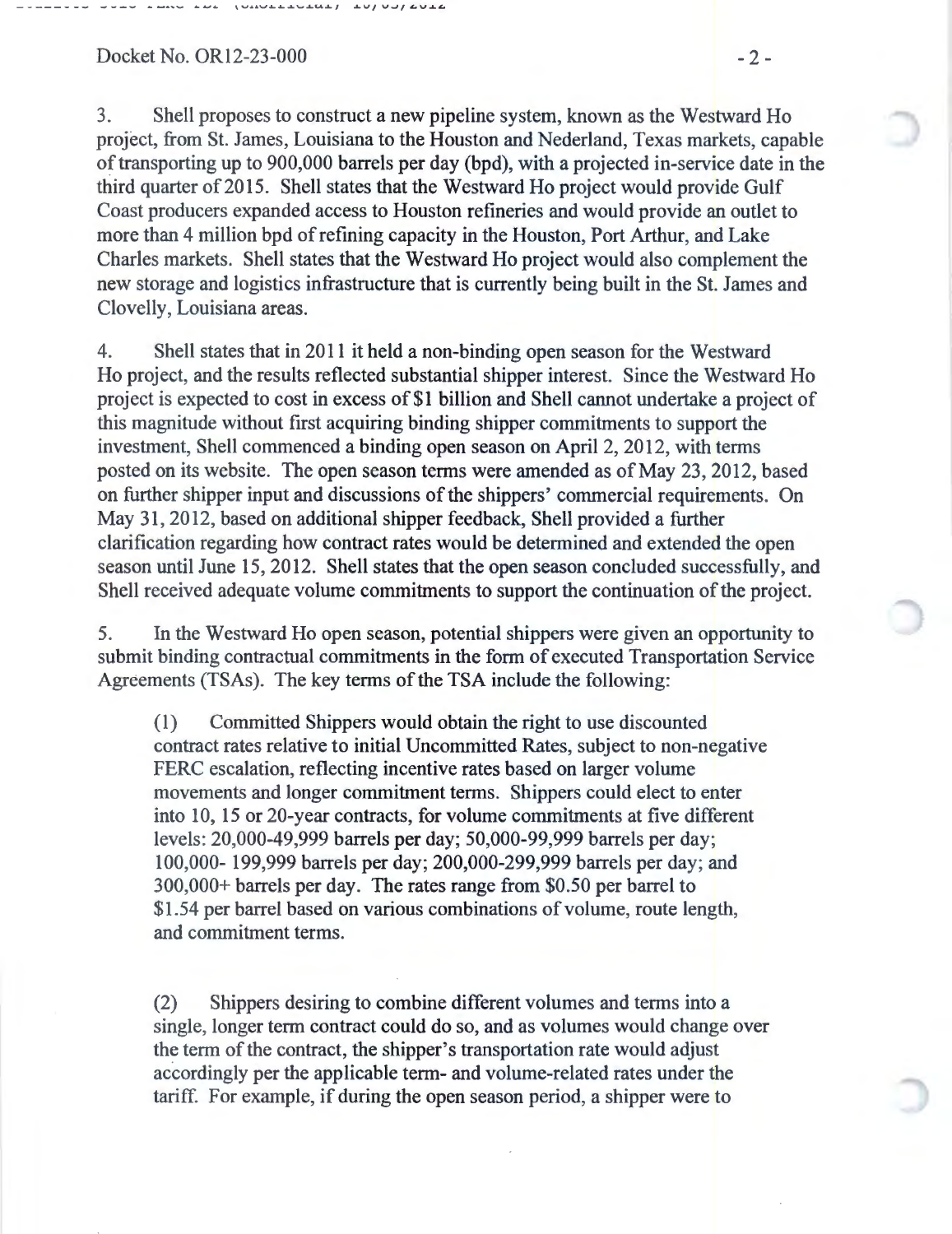JUID FERO EDE (ONGETOTOT) TALASI GATE

Docket No. OR12-23-000 - 3 -

have submitted a TSA that combined a 100,000 barrel per day bid for 15 years with a 50,000 barrel per day bid for 10 years, the shipper's transportation rate would be the 150,000 barrel per day rate (for a 10-year term) for the first ten years (\$1.19) and the 50,000 barrel per day rate (for a 15-year commitment) for the last five years (\$1.18). A shipper seeking this rate treatment for a bid involving different volumes for different time periods would need to indicate in its TSA that its contract requests should be treated as a single contract.

(3) Committed Shippers would be subject to prorationing, including a set-aside of capacity for new shippers, but would have their initial volume history set by their contractual volume commitment. Shell does not propose to provide any firm capacity rights for the Westward Ho project. Shell proposes to use a historical rolling 12-month average of the higher of actual movements or volumes paid for under the TSAs, to determine capacity allocation in periods of prorationing. Committed Shippers would have the ability to assign or transfer their contract rights and shipper history.

(4) Up to 10 percent of pipeline capacity would be reserved for noncontract volumes.

(5) Shell plans to file an initial Uncommitted Rate pursuant to 18 C.P.R. § 342.2 that will be at least 20 percent higher than the tariff posted for the shortest term at the lowest committed volume but does not request advance approval of that rate in the declaratory order.

6. Notice of Shell's petition was issued on August 14, 2012, providing that motions to intervene, protests and comments be filed by August 30, 2012. No protests or adverse comments were filed.

## Shell's **Petition**

7. Shell specifically requests approval regarding the following elements of the Westward Ho project. Shell requests a declaration that the terms of the TSA and the accompanying *pro forma* tariff rate structures and service terms for Committed Shippers are lawful, and that the stated contract rate and prorationing provisions will govern the Committed Shippers' service during the terms of the TSA, irrespective of changes that may occur as to the uncommitted rates. This request includes the Committed Rates set out in Schedule B to the pro forma TSA as clarified on May 31 concerning the treatment of combined contracts for differing volumes over the term of the contract, the agreedupon escalation by the Commission's index during the contract term, and the viscosity surcharge.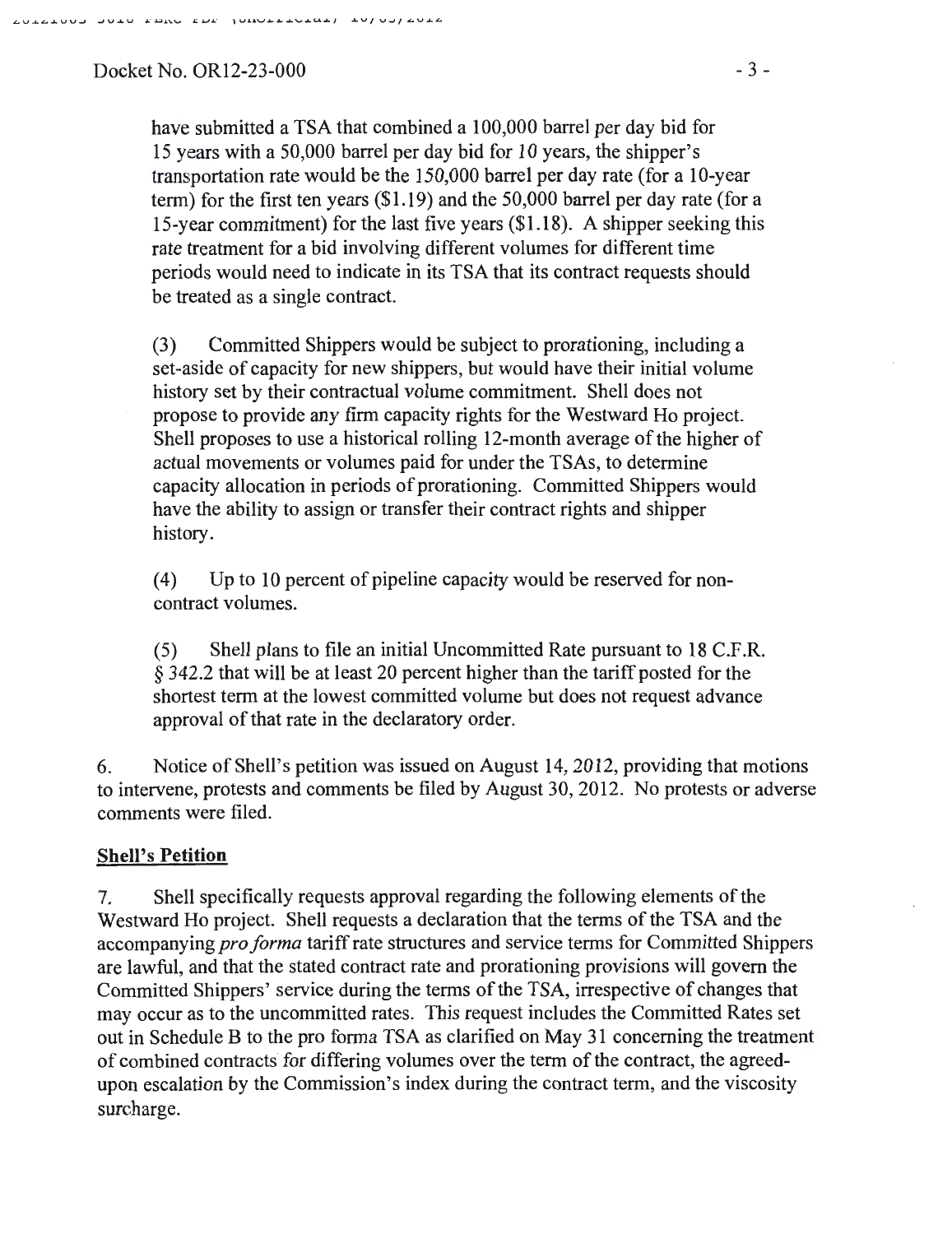Docket No. OR12-23-000 - 4 -

8. Shell also requests confirmation that it may provide Committed Shippers with immediate base period volume histories equal to their Committed Volume in the TSA as of the commencement date, although Shell's rolling 12-month and other existing prorationing terms as provided in the TSA and *pro forma* tariff would govern all shippers thereafter, and Committed Shippers would calculate historical volumes based on either volumes shipped or paid for, with the right to transfer volume histories associated with assigned contract rights. Committed Volumes under the TSAs would account for up to 90 percent of the capacity of the Westward Ho project initially.

9. Shell submits that there is expected to be strong demand for the proposed transportation service on the Westward Ho project by the third quarter of 2015. Once the Ho-Ho System<sup>2</sup> is reversed, there will be limited pipeline outlets for Louisiana crude to move to Texas other than by water until Westward Ho is built. Shell states that the Westward Ho system would be a major greenfield pipeline construction project, which requires many steps and significant lead time for the acquisition of needed equipment, particularly pipe, well in advance of commencing construction. Shell asserts that it will not be able to make the necessary contractual commitments to new pipe and other equipment until it receives the requested declaratory order to confirm the lawfulness of the proposed rate, service, and allocation elements of the Westward Ho project. Consequently, Shell requests that the Commission issue the requested declaratory order no later than the end of October 2012 in order for service to be available to meet increased shipper demand in 2015.

10. Shell submits that since *Express Pipeline Partnership*,<sup>3</sup> it has been the Commission's policy to create regulatory certainty by giving pipelines up-front regulatory approvals through a declaratory order before they undertake major capital

<sup>3</sup> 76 FERC ¶ 61,245, *order on reh'g*, 77 FERC ¶ 61,188 (1996).

<sup>&</sup>lt;sup>2</sup> Service from Clovelly and Houma, Louisiana to Nederland/Port Neches and Houston area destinations is currently being provided via Shell's Ho-Ho System, but Shell plans to reverse that pipeline system to provide service from Houston and other points eastward to Houma, St. James and Clovelly, Louisiana to accommodate Eagle Ford and other growth crudes reaching a market better suited to their consumption. The projected in-service date for that project is in 20 13. On June 21,2012, the Commission issued an order granting Shell's request for a declaratory order concerning certain rate and service terms for the Ho-Ho Reversal project. *Shell Pipeline Company LP*, 139 FERC ¶ 61,228 (2012). The Ho-Ho Reversal project, however, involves different pipeline facilities, a different in-service date (2013 versus 2015), different origins (St. James is not an origin for the current Ho-Ho service in the direction of Houston) and different services, from those that are being proposed in the Westward Ho project.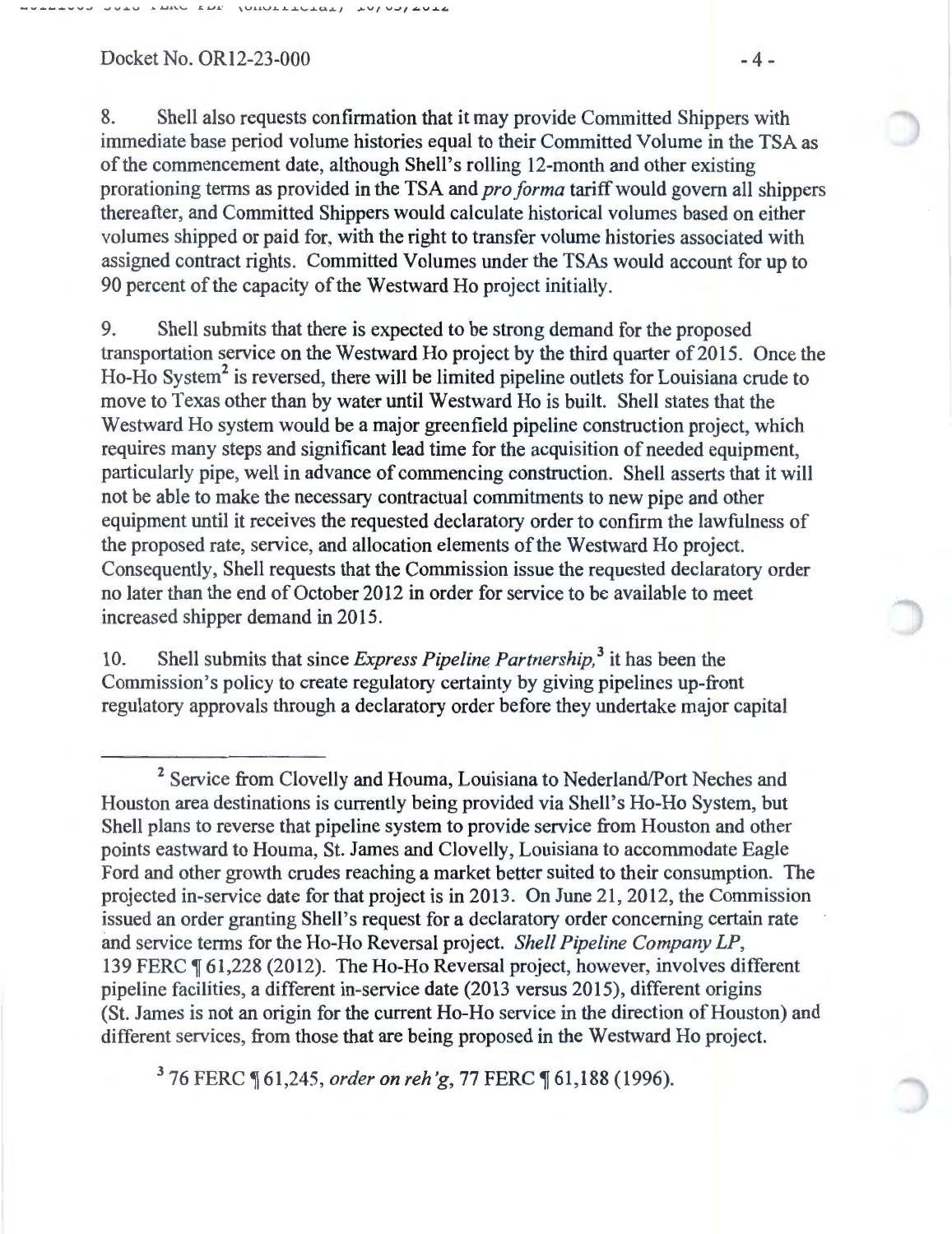$Docket No. OR12-23-000$  - 5 -

expenditures.<sup>4</sup> Shell asserts that it is appropriate to issue a declaratory order to create regulatory certainty regarding the lawfulness of the rates and terms of service of the Westward Ho project.

11. Shell contends that the proposed Committed Shipper contract rates should be approved as consistent with Commission precedent. Shell states that the Commission has treated similar proposals as settlement rates binding on both the carrier and Committed Shippers, during the duration of the TSAs, irrespective of the uncommitted rates.<sup>5</sup> Shell submits that the Commission has long recognized that shippers committing to larger volumes may appropriately pay a discounted rate relative those not committing to transport larger volumes.<sup>6</sup> Shell also states that the Commission has also recognized that shippers making longer term commitments incur costs and liabilities and undertake risks that make them not similarly situated with shippers that do not make longer term commitments. 7

12. Shell states that the terms of the TSA offered in the open season reflect commercial requirements of the potential Committed Shippers, and those terms were required to induce shippers to make the massive commitments for long-term capacity obligations implicit in the TSAs. Accordingly, the terms of the TSAs offered in the open season for Westward Ho provide that Committed Shippers would be deemed as of the commencement date of service to have base period volumes (monthly volumes for 12 months prior) equal to their Committed Volumes. Shell states that after the commencement of service, a Committed Shipper's allocation of capacity would be calculated based on the higher of the volumes shipped or paid for as a consequence of the TSA Committed Volume obligations after the commencement of service. In addition,

<sup>5</sup> Citing, Mid-America Pipeline Company, 136 FERC ¶ 61,087, at P 9 (2011); *Enbridge Pipelines (Southern Lights) LLC,* 122 FERC  $\P$  61,170, at P 13 (2008); and *Express Pipeline Partnership, 76 FERC*  $\P$  61,245.

<sup>6</sup> Citing, see, e.g., Mid-America Pipeline Co., LLC, 116 FERC  $\P$  61,040 (2006); *Plantation Pipe Line Co.,* 98 FERC ~ 61,219 (2002); *Williams Pipe Line Co.,* 80 FERC <sup>~</sup>61,402 (1997).

<sup>7</sup>*Express Pipeline Partnership,* 76 FERC at 62,254.

<sup>&</sup>lt;sup>4</sup> See, e.g., Skelly-Belvieu Pipeline Co., L.L.C., 138 FERC ¶ 61,153 (2012); *Sunoco Pipeline, L.P.,* 137 FERC ~ 61,107 (2011); *Enbridge Pipelines (North Dakota) LLC*, 133 FERC 161,167, at P 40 (2010); *CCPS Transportation, LLC*, 121 FERC <sup>~</sup>61,253 (2007); *Calnev Pipe Line LLC,* 120 FERC ~ 61,073, at P 25 (2007); *Colonial Pipeline Co.,* 116 FERC  $\P$  61,078, at P 44 (2006); *Enbridge Energy Co., Inc.*, 110 FERC <sup>~</sup>61,211 (2005); *Plantation Pipe Line Co.,* 98 FERC ~ 61,219 (2002).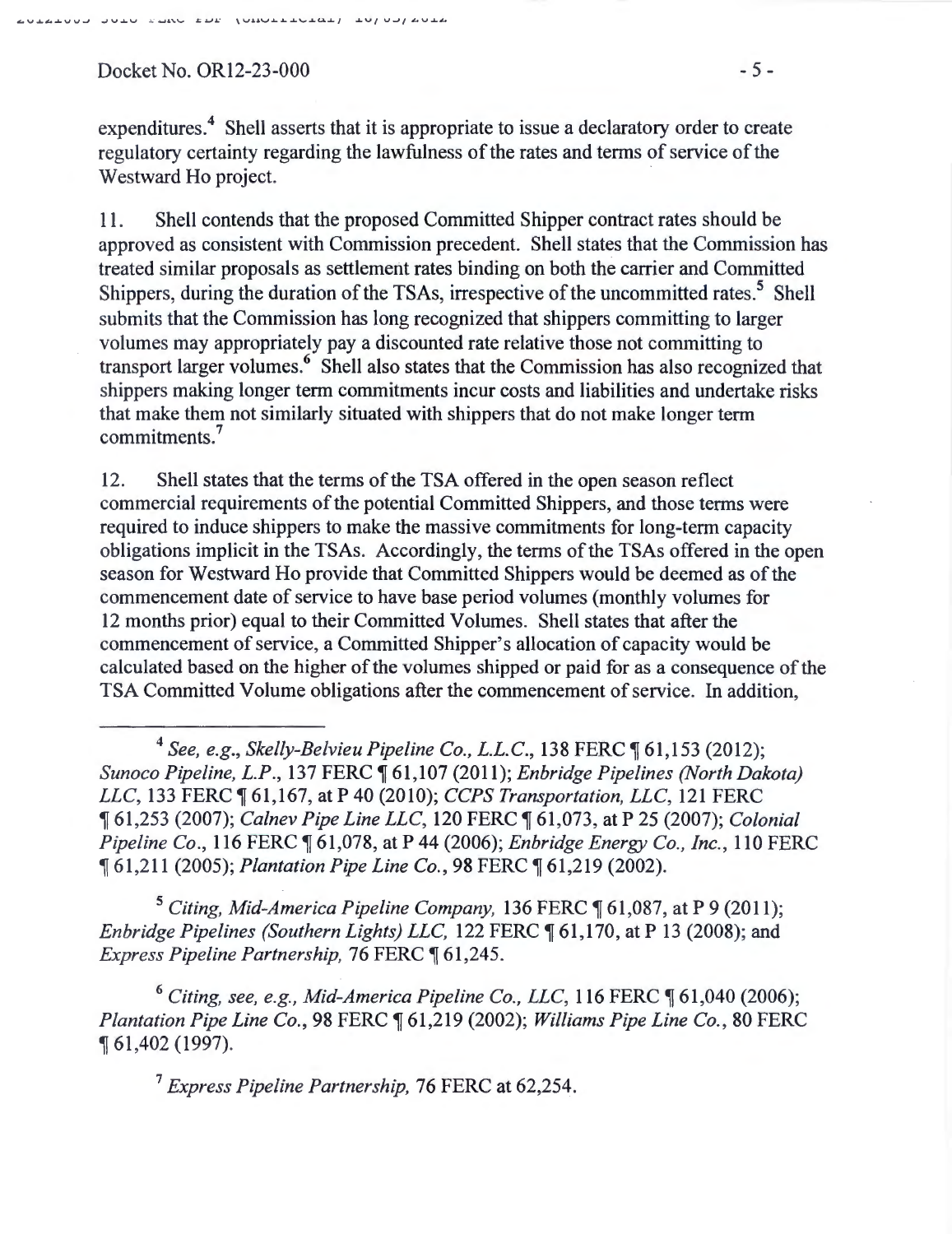$\mathbf{E}^{\prime}\mathbf{E}^{\prime}\mathbf{E}^{\prime}$ 

Docket No. OR12-23-000 - 6 -

Committed Shippers would have the right to permanently assign or transfer their contract rights, with associated shipper volume histories.

13. Shell submits that the Westward Ho prorationing provisions are fully consistent with the Commission's policies regarding new pipeline capacity. Shell explains that unlike some other projects, Shell does not request that the Committed Shippers for Westward Ho be granted priority rights in prorationing. Shell states that New Shippers will be able to transition into the status of Regular Shippers if they ship volumes as specified by the tariff. However, Shell asserts that given the very substantial commitments being made by Committed Shippers, they are not "similarly situated" with uncommitted shippers that have made no commitment to transport on Westward Ho, and face no risks as to market or supply circumstances. Shell argues that its proposed prorationing provision allows its contract shippers to avoid being "shut out" from the use of the pipeline facilities, but without granting them "firm" rights.<sup>8</sup> Shell contends that by ensuring that shipper histories include either volumes moved or paid for, shippers can commit to expected volumes without losing their right to ship because of gaps in offshore volumes coming online. Shell submits that the ability to transfer assignment rights together with shipper histories for prorationing purposes affords a limited but meaningful opportunity for contract shippers to find a willing transferee, which mitigates the risks of commitment over the long contract terms in the TSAs. Finally, Shell asserts that the Westward Ho proposal sets aside at least 10 percent of pipeline capacity for new shippers, a percentage that the Commission has approved in a number of orders as adequately preserving access for "new shippers," consistent with the common carriage obligation under the Interstate Commerce Act (ICA)

#### **Discussion**

14. Shell's petition for Commission declaratory approval of a rate structure where Committed Shippers who have access to 90 percent of the pipeline capacity based on long-term contractual commitments that are discounted based upon volume and length of term, is consistent with Commission precedent implementing the ICA. Shell has provided an appropriate amount of capacity for future Uncommitted Shippers who have provided an appropriate amount of capacity for future offectmented simpless who have firm or chosen not to sign long term contracts.<sup>10</sup> Committed Shippers would not have firm or priority capacity with respect to prorationing. Instead, their contract volumes would be deemed their initial history for purposes of prorationing, and the subsequent history would be based on the higher of shipped or contract volumes. The Commission finds that

<sup>&</sup>lt;sup>8</sup> Citing, TransCanada Keystone Pipeline, LP, 131 FERC ¶ 61,139, at P 12 (2010).

<sup>&</sup>lt;sup>9</sup> See e.g., Platte Pipe Line Co., 117 FERC ¶ 61,296, at P 56 (2006).

<sup>&</sup>lt;sup>10</sup> See, e.g., Sunoco Pipeline L.P., 137 FERC ¶ 61,107 (2011).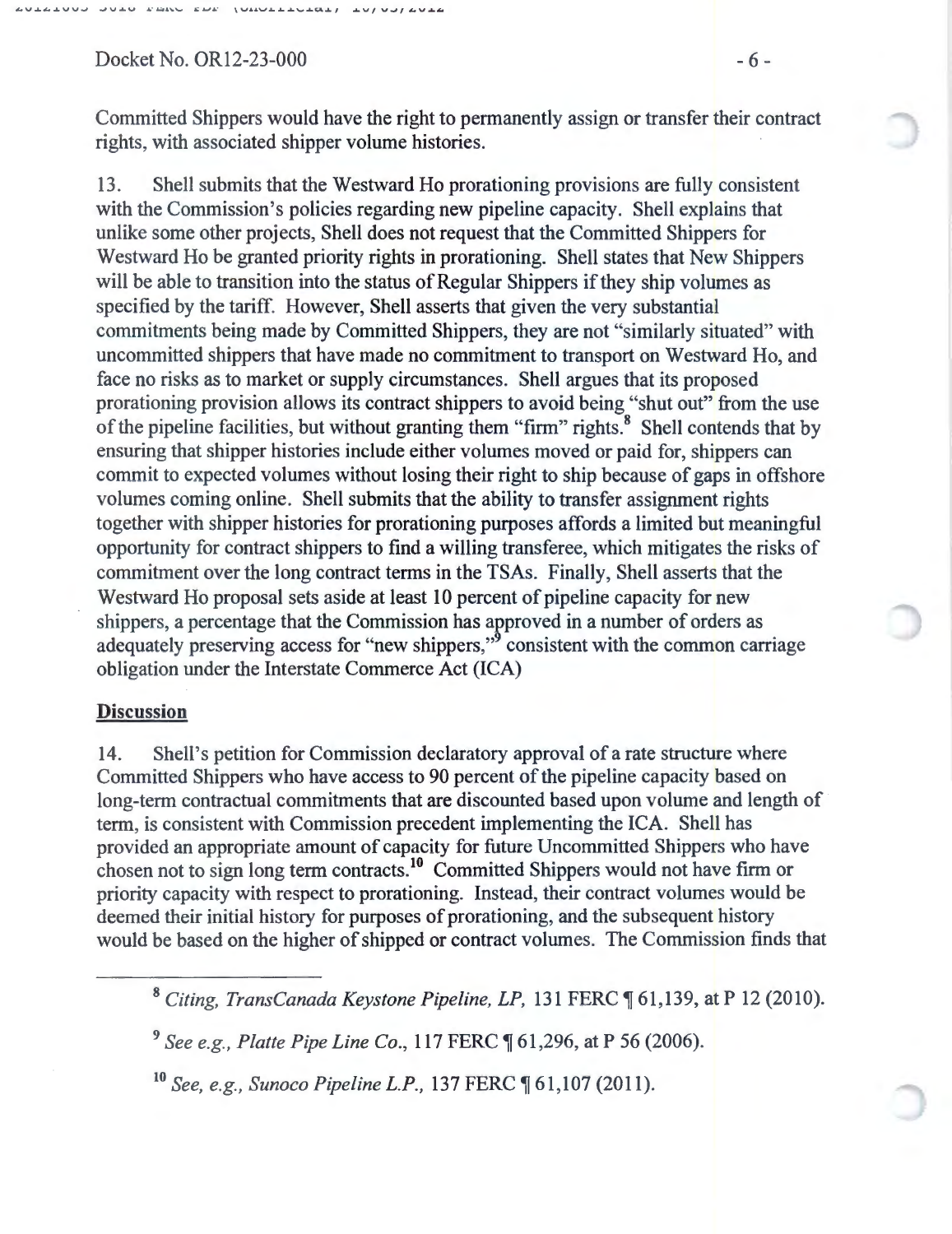$Docket No. OR12-23-000$  - 7 -

the imputation of an initial shipping history based on Committed Shippers' contracts is appropriate. Such a feature of the contracts protects Committed Shippers, who are financially supporting the construction of the pipeline, by allowing them to commit to an expected amount of volumes without diminishing their shipping rights due to the uncertainties regarding when their production will be available, and is consistent with Commission, precedent.<sup>11</sup> Committed Shippers would also be permitted to assign their contracts along with the related shipping history. All of these contract terms were offered to all potential shippers in a widely publicized open season, so any potential shipper could have elected to become a Committed Shipper if it chose to.

II I

15. As was its recent Houston, Texas to Houma, Louisiana (Ho-Ho reversal) project, Shell's subject Westward Ho proposal is consistent with Commission precedent concerning advance approval for rate and terms of service structures for financially significant new projects or expansions. Shell has filed a declaratory order seeking advance approval prior to construction.<sup>12</sup> As noted above with respect to the capacity reservation and allocation elements of the proposal, since all potential shippers were given the opportunity to become Committed Shippers in a widely publicized open season, there is no issue of undue discrimination or undue preference under the  $ICA^{13}$  with respect to the rate structure elements of the project either.

16. A final issue which has not been previously addressed by the Commission is Shell's proposal to allow Committed Shippers to assign their contracts along with their shipping history. The Commission finds that Shell's proposal is just and reasonable because if the market changes it will permit the shipper being assigned the contract to step into the shoes of the original shipper and it will be responsible for providing the continued long term financial support of the pipeline. If such assignment rights were not available, the contracts would be rendered less valuable because other Committed Shippers who have established shipping histories would gain a larger percentage of capacity during prorationing. Moreover, Shell explained that the assignment rights, along with the other parts of the prorationing proposal, were an important basis of the bargain for the Committed Shippers making the major volume commitments needed to support the project.

17. In sum, based upon the circumstances described in the petition and the representations made therein, the Commission finds that Shell's proposed rate structure

<sup>12</sup> Express Pipeline Partnership, 76 FERC ¶ 61,245, order on reh'g, 77 FERC  $\P 61,188.$ 

 $^{13}$  *Id.* 

<sup>&</sup>lt;sup>11</sup> See, TransCanada Keystone Pipeline LP, 131 FERC ¶ 61,139 at P 12.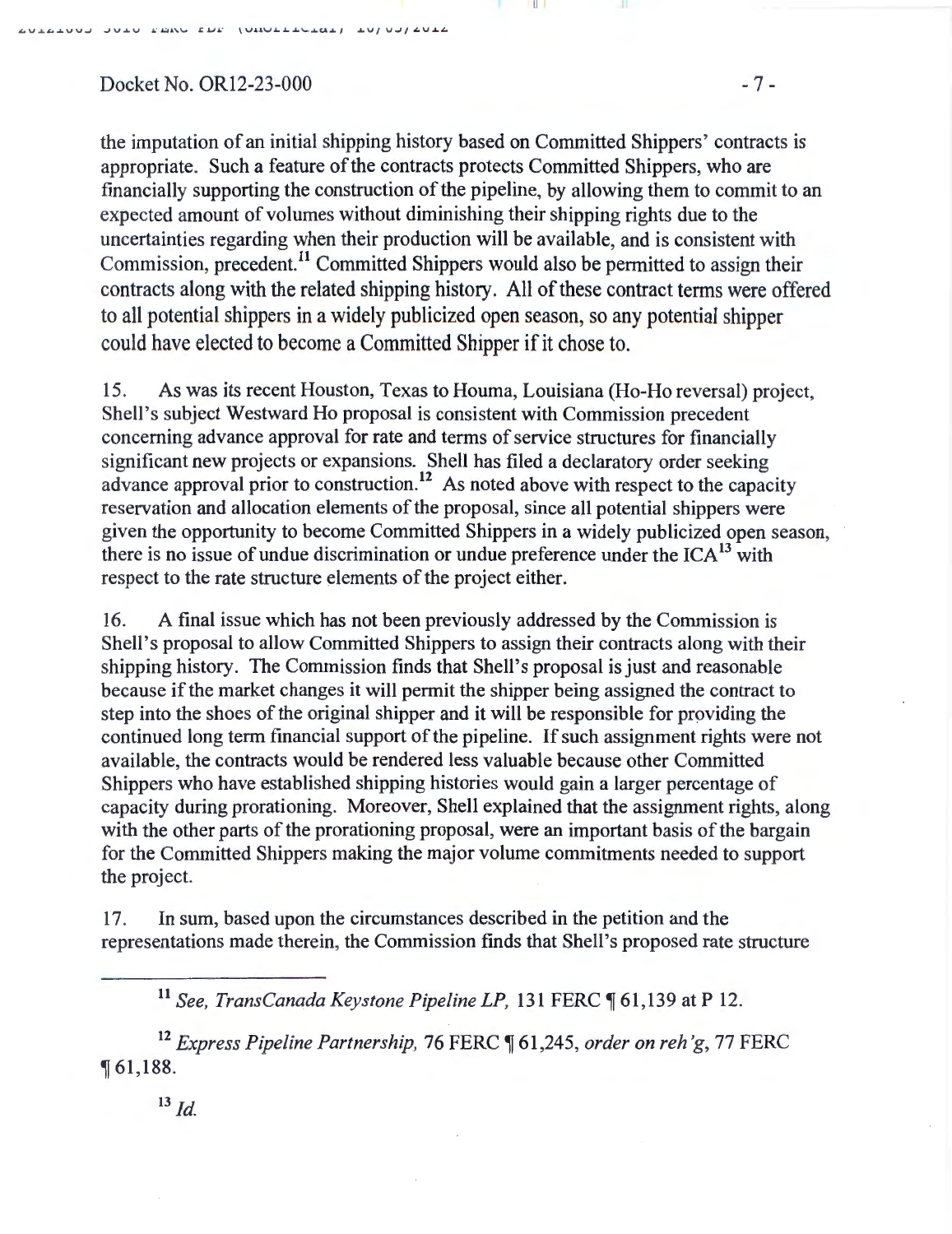Docket No. OR12-23-000 - 8 -

and terms and conditions contained in the TSA would be just and reasonable and would not result in undue discrimination or undue preference. Accordingly, the Commission grants all the requested confirmations and approvals sought in Shell's petition for declaratory order.

18. While the Commission approves Shell's proposed rate design and overall tariff structure, Shell will still be required, upon filing its tariffs, to meet the applicable provisions of Part 342 of the Commission's Rules and Regulations.

## The Commission orders:

Shell's petition for declaratory order is granted, as more fully discussed in the body of this order.

By the Commission.

(SEAL)

Nathaniel J. Davis, Sr., Deputy Secretary.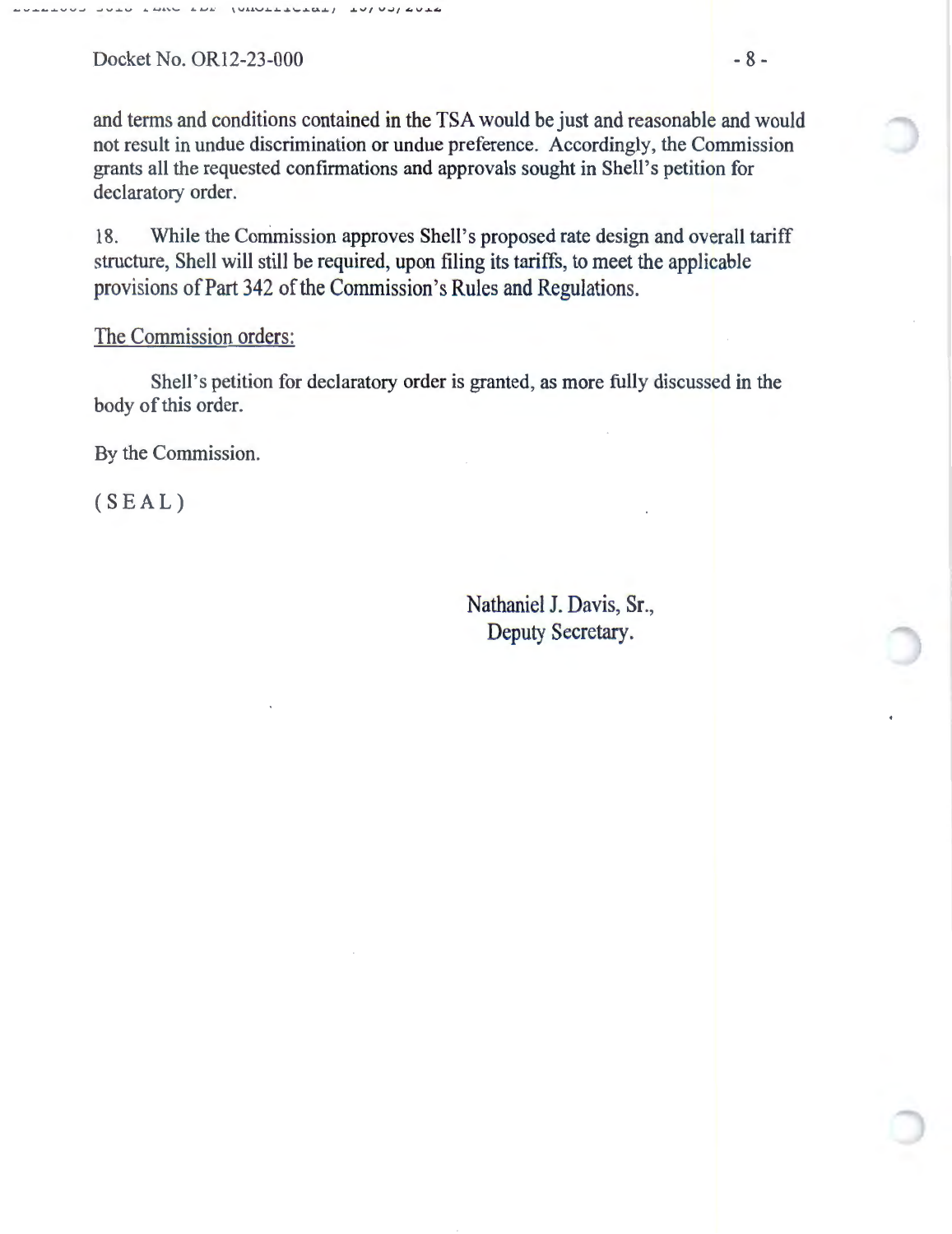| SUISING JUIN FER EDE (UNUILIGIA) INJUJ/AUIS |  |  |  |  |  |
|---------------------------------------------|--|--|--|--|--|
| Document Content (s)                        |  |  |  |  |  |
|                                             |  |  |  |  |  |

 $\label{eq:2.1} \frac{1}{\sqrt{2}}\left(\frac{1}{\sqrt{2}}\right)^{2} \left(\frac{1}{\sqrt{2}}\right)^{2} \left(\frac{1}{\sqrt{2}}\right)^{2} \left(\frac{1}{\sqrt{2}}\right)^{2} \left(\frac{1}{\sqrt{2}}\right)^{2} \left(\frac{1}{\sqrt{2}}\right)^{2} \left(\frac{1}{\sqrt{2}}\right)^{2} \left(\frac{1}{\sqrt{2}}\right)^{2} \left(\frac{1}{\sqrt{2}}\right)^{2} \left(\frac{1}{\sqrt{2}}\right)^{2} \left(\frac{1}{\sqrt{2}}\right)^{2} \left(\$ 

 $\label{eq:2.1} \frac{1}{\sqrt{2}}\int_{\mathbb{R}^3}\frac{1}{\sqrt{2}}\left(\frac{1}{\sqrt{2}}\right)^2\frac{1}{\sqrt{2}}\left(\frac{1}{\sqrt{2}}\right)^2\frac{1}{\sqrt{2}}\left(\frac{1}{\sqrt{2}}\right)^2\frac{1}{\sqrt{2}}\left(\frac{1}{\sqrt{2}}\right)^2.$ 

 $\label{eq:2.1} \frac{1}{\sqrt{2}}\int_{\mathbb{R}^3}\frac{1}{\sqrt{2}}\left(\frac{1}{\sqrt{2}}\right)^2\left(\frac{1}{\sqrt{2}}\right)^2\left(\frac{1}{\sqrt{2}}\right)^2\left(\frac{1}{\sqrt{2}}\right)^2\left(\frac{1}{\sqrt{2}}\right)^2\left(\frac{1}{\sqrt{2}}\right)^2.$